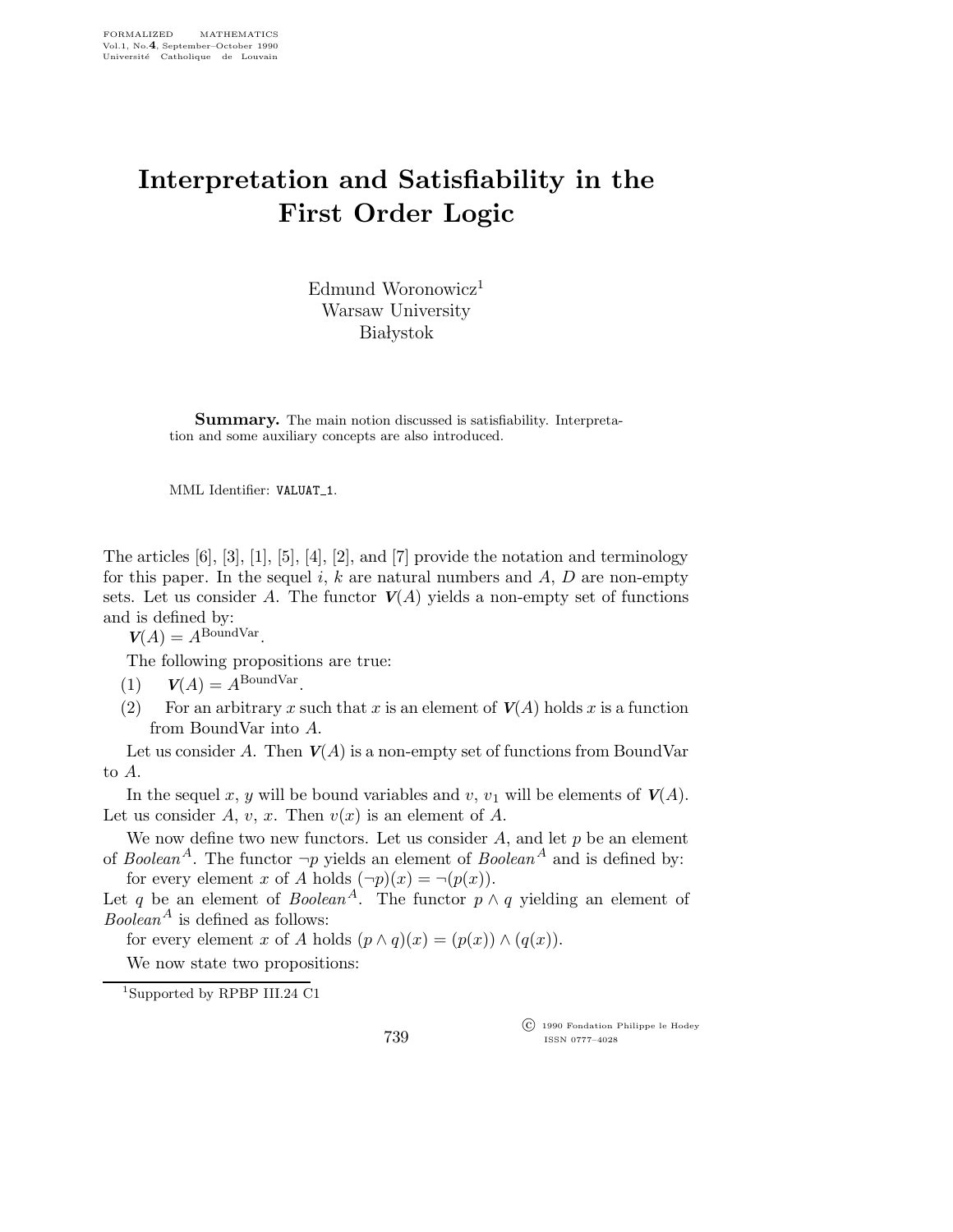- $(4)^2$  For every element p of Boolean<sup>A</sup> and for every element x of A holds  $\neg p(x) = \neg (p(x)).$
- (5) For all elements p, q of  $Boolean<sup>A</sup>$  and for every element x of A holds  $p \wedge q(x) = (p(x)) \wedge (q(x)).$

Let us consider A, and let f be an element of  $Boolean^{V(A)}$ , and let us consider v. Then  $f(v)$  is an element of *Boolean*.

Let us consider A, x, and let p be an element of  $Boolean^{V(A)}$ . The functor  $\bigwedge_{x} p$  yields an element of *Boolean*  $V(A)$  and is defined as follows:

for every v holds  $(\bigwedge_x p)(v) = Boolean(false \notin \{p(v') : \bigwedge_y [x \neq y \Rightarrow v'(y) =$  $v(y)]\}.$ 

Next we state three propositions:

- (6) For all x, v and for every element p of Boolean  $V(A)$  holds  $(\bigwedge_x p)(v) =$  $Boolean(false \notin \{p(v') : \bigwedge [x \neq y \Rightarrow v'(y) = v(y)]\}).$
- (7) For every element p of Boolean  $V(A)$  holds  $(\bigwedge_x p)(v) = false$  if and only if there exists  $v_1$  such that  $p(v_1) = false$  and for every y such that  $x \neq y$ holds  $v_1(y) = v(y)$ .
- (8) For every element p of Boolean  $V(A)$  holds  $(\bigwedge_x p)(v) = true$  if and only if for every  $v_1$  such that for every y such that  $x \neq y$  holds  $v_1(y) = v(y)$ holds  $p(v_1) = true$ .

In the sequel *ll* is a variables list of k. Let us consider  $A, v, k, ll$ . The functor  $ll[v]$  yielding a finite sequence of elements of A is defined as follows:

 $\text{len}(ll[v]) = k$  and for every i such that  $1 \leq i$  and  $i \leq k$  holds  $(ll[v])(i) =$  $v(ll(i)).$ 

We now state the proposition

(9) For all v, k, ll holds  $len(ll[v]) = k$  and for every natural number i such that  $1 \leq i$  and  $i \leq k$  holds  $ll[v](i) = v(ll(i)).$ 

Let us consider A, k, ll, and let r be an element of  $Rel(A)$ . The functor  $ller$ yields an element of *Boolean*  $V(A)$  and is defined by:

for every element v of  $V(A)$  holds if  $ll[v] \in r$ , then  $(l\ell\varepsilon r)(v) = \ell \tau u e$  but if  $ll[v] \notin r$ , then  $(ller)(v) = false$ .

Next we state the proposition

(10) For all k, ll, v and for every element r of Rel(A) holds if  $ll[v] \in r$ , then  $ll\epsilon r(v) = true$  but if  $ll[v] \notin r$ , then  $ll\epsilon r(v) = false$ .

Let us consider A, and let F be a function from  $WFF_{\text{CQC}}$  into  $Boolean^{V(A)}$ , and let p be an element of WFF<sub>CQC</sub>. Then  $F(p)$  is an element of *Boolean*  $V(A)$ .

Let us consider D. A function from  $PredSym$  into  $Rel(D)$  is called an interpretation of D if:

for every element P of PredSym and for every element r of  $Rel(D)$  such that  $it(P) = r$  holds  $r = \varnothing_D$  or  $Arity(P) = Arity(r)$ .

 ${}^{2}$ The proposition (3) became obvious.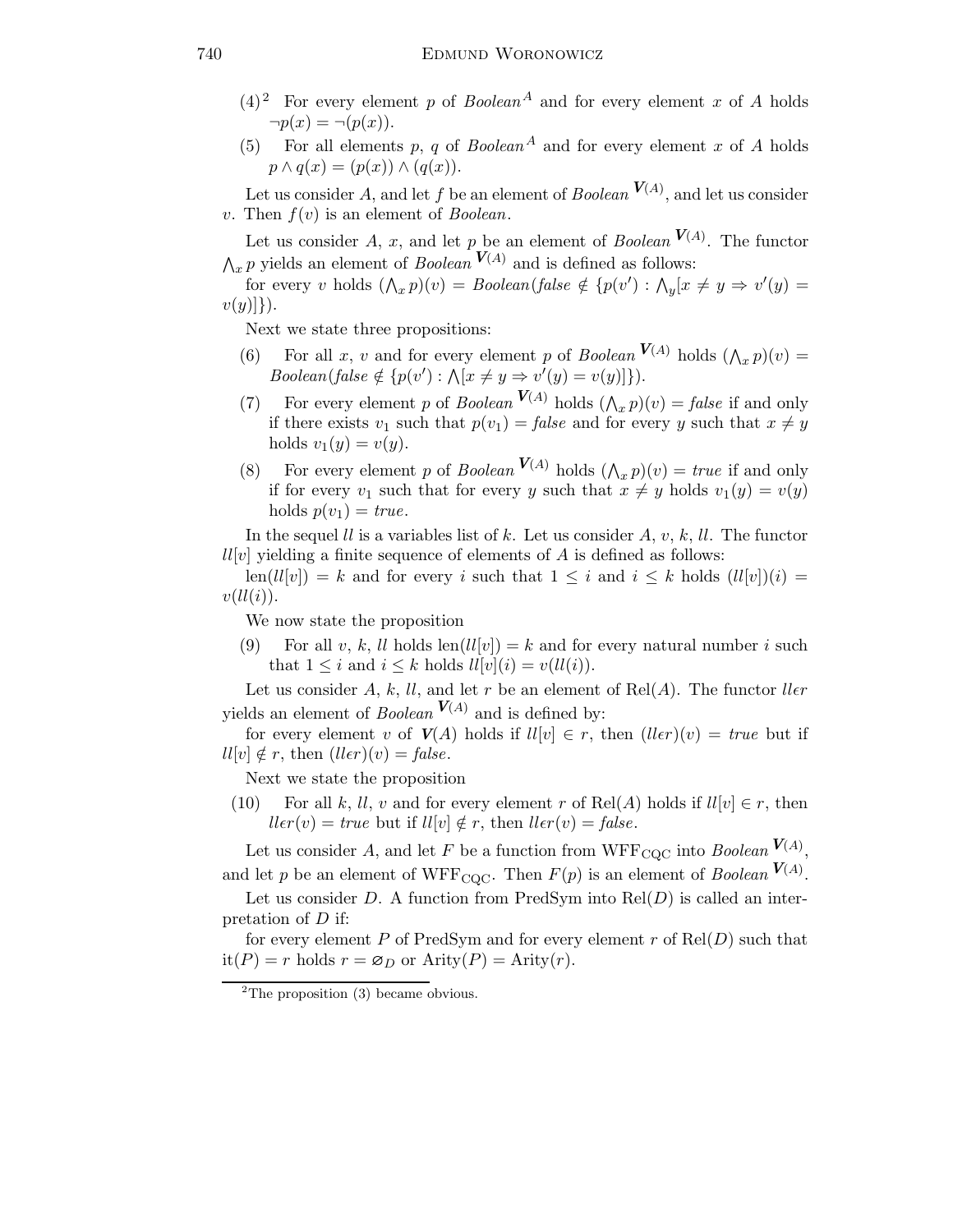Next we state two propositions:

- (11) For every non-empty set D and for every function  $F$  from PredSym into  $Rel(D)$  such that for every element P of PredSym and for every element r of Rel(D) such that  $F(P) = r$  holds  $r = \varnothing_D$  or  $\text{Arity}(P) = \text{Arity}(r)$ holds  $F$  is an interpretation of  $D$ .
- (12) For every  $D$  and for every interpretation  $J$  of  $D$  and for every element P of PredSym and for every element r of Rel(D) such that  $J(P) = r$ holds  $r = \varnothing_D$  or  $\text{Arity}(P) = \text{Arity}(r)$ .

Let us consider A, and let J be an interpretation of A, and let  $p$  be an element of PredSym. Then  $J(p)$  is a set.

For simplicity we adopt the following rules:  $p, q, t$  will be elements of WFF<sub>COC</sub>, J will be an interpretation of A, P will be a k-ary predicate symbol, and r will be an element of Rel(A). Let us consider A, k, J, P. Then  $J(P)$  is an element of  $Rel(A)$ .

Let us consider A, J, p. The functor  $Valid(p, J)$  yielding an element of *Boolean*  $V(A)$  is defined by:

there exists a function F from WFF<sub>CQC</sub> into *Boolean*  $V(A)$  such that Valid $(p, J) = F(p)$  and for all elements p, q of WFF<sub>COC</sub> and for every bound variable x and for every natural number  $k$  and for every variables list  $ll$  of  $k$  and for every k-ary predicate symbol P and for all elements  $p'$ ,  $q'$  of Boolean  $V(A)$ such that  $p' = F(p)$  and  $q' = F(q)$  holds

 $F(VERUM) = V(A) \longmapsto true$ 

and  $F(P[li]) = li\epsilon(J(P))$  and  $F(\neg p) = \neg p'$  and  $F(p \wedge q) = p' \wedge q'$  and  $F(\forall_x p) = \Lambda_x p'.$ 

We now state a number of propositions:

- (13) Valid(VERUM,  $J$ ) =  $V(A) \rightarrow true$ .
- (14) Valid(VERUM,  $J(v) = true$ .
- (15) Valid $(P[ll], J) = l l \epsilon (J(P)).$
- (16) If  $p = P[1]$  and  $r = J(P)$ , then  $lI[v] \in r$  if and only if  $\text{Valid}(p, J)(v) =$ true.
- (17) If  $p = P[1]$  and  $r = J(P)$ , then  $lI[v] \notin r$  if and only if  $\text{Valid}(p, J)(v) =$ false.
- (18) If  $p = P[1]$  and  $r = J(P)$ , then  $lI[v] \notin r$  if and only if  $\text{Valid}(p, J)(v) =$ false.
- (19) Valid $(\neg p, J) = \neg$ Valid $(p, J)$ .
- (20) Valid $(\neg p, J)(v) = \neg(\text{Valid}(p, J)(v)).$
- (21) Valid $(p \wedge q, J) =$  Valid $(p, J) \wedge$  Valid $(q, J)$ .
- (22) Valid $(p \wedge q, J)(v) = (Valid(p, J)(v)) \wedge (Valid(q, J)(v)).$
- (23) Valid $(\forall_x p, J) = \bigwedge_x \text{Valid}(p, J).$
- (24) Valid $(p \wedge \neg p, J)(v) = \text{false}.$
- (25) Valid $(\neg (p \land \neg p), J)(v) = true.$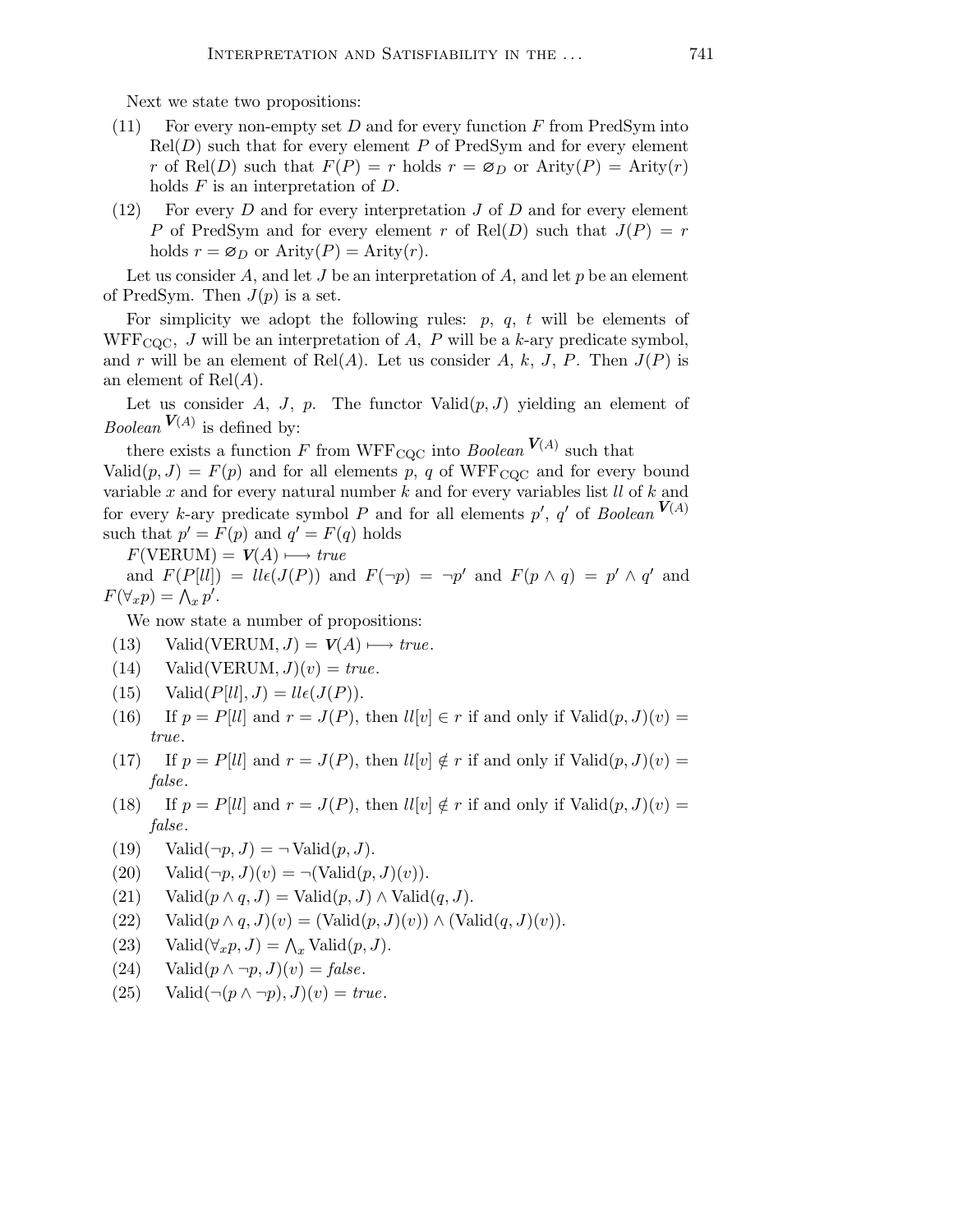Let us consider A, p, J, v. The predicate  $J, v \models p$  is defined by:  $\text{Valid}(p, J)(v) = \text{true}.$ 

The following propositions are true:

- (26)  $J, v \models p$  if and only if  $\text{Valid}(p, J)(v) = true$ .
- (27)  $J, v \models P[ll]$  if and only if  $lle(J(P))(v) = true$ .
- (28)  $J, v \models \neg p$  if and only if  $J, v \not\models p$ .
- (29)  $J, v \models p \land q$  if and only if  $J, v \models p$  and  $J, v \models q$ .
- (30)  $J, v \models \forall_x p$  if and only if  $(\bigwedge_x \text{Valid}(p, J))(v) = true$ .
- (31)  $J, v \models \forall_x p$  if and only if for every  $v_1$  such that for every y such that  $x \neq y$  holds  $v_1(y) = v(y)$  holds Valid $(p, J)(v_1) = true$ .
- (32) Valid $(\neg(\neg p), J) = \text{Valid}(p, J)$ .
- (33) Valid $(p \wedge p, J) =$ Valid $(p, J)$ .
- (34) Valid $(p \wedge p, J)(v) = \text{Valid}(p, J)(v)$ .
- (35)  $J, v \models p \Rightarrow q$  if and only if  $\text{Valid}(p, J)(v) = \text{false}$  or  $\text{Valid}(q, J)(v) =$ true.
- (36)  $J, v \models p \Rightarrow q$  if and only if if  $J, v \models p$ , then  $J, v \models q$ .
- (37) For every element p of Boolean  $V(A)$  such that  $(\bigwedge_x p)(v) = true$  holds  $p(v) = true.$

Let us consider A, J, p. The predicate  $J \models p$  is defined by: for every v holds  $J, v \models p$ .

One can prove the following proposition

(38)  $J \models p$  if and only if for every v holds  $J, v \models p$ .

In the sequel w denotes an element of  $V(A)$ . The scheme Lambda Val deals with a non-empty set A, a bound variable  $\mathcal{B}$ , a bound variable C, an element D of  $V(\mathcal{A})$ , and an element  $\mathcal E$  of  $V(\mathcal{A})$  and states that:

there exists an element v of  $V(\mathcal{A})$  such that for every bound variable x such that  $x \neq \mathcal{B}$  holds  $v(x) = \mathcal{D}(x)$  and  $v(\mathcal{B}) = \mathcal{E}(\mathcal{C})$ 

for all values of the parameters.

One can prove the following three propositions:

- (39) If  $x \notin \text{snb}(p)$ , then for all v, w such that for every y such that  $x \neq y$ holds  $w(y) = v(y)$  holds  $\text{Valid}(p, J)(v) = \text{Valid}(p, J)(w)$ .
- (40) If  $J, v \models p$  and  $x \notin \text{snb}(p)$ , then for every w such that for every y such that  $x \neq y$  holds  $w(y) = v(y)$  holds  $J, w \models p$ .
- (41)  $J, v \models \forall_x p$  if and only if for every w such that for every y such that  $x \neq y$  holds  $w(y) = v(y)$  holds  $J, w \models p$ .

In the sequel s' will be a formula. We now state a number of propositions:

- (42) If  $x \neq y$  and  $p = s'(x)$  and  $q = s'(y)$ , then for every v such that  $v(x) = v(y)$  holds Valid $(p, J)(v) =$ Valid $(q, J)(v)$ .
- (43) If  $x \neq y$  and  $x \notin \text{snb}(s')$ , then  $x \notin \text{snb}(s'(y))$ .
- $(44)$   $J, v \models \text{VERUM}.$
- (45)  $J, v \models p \land q \Rightarrow q \land p$ .